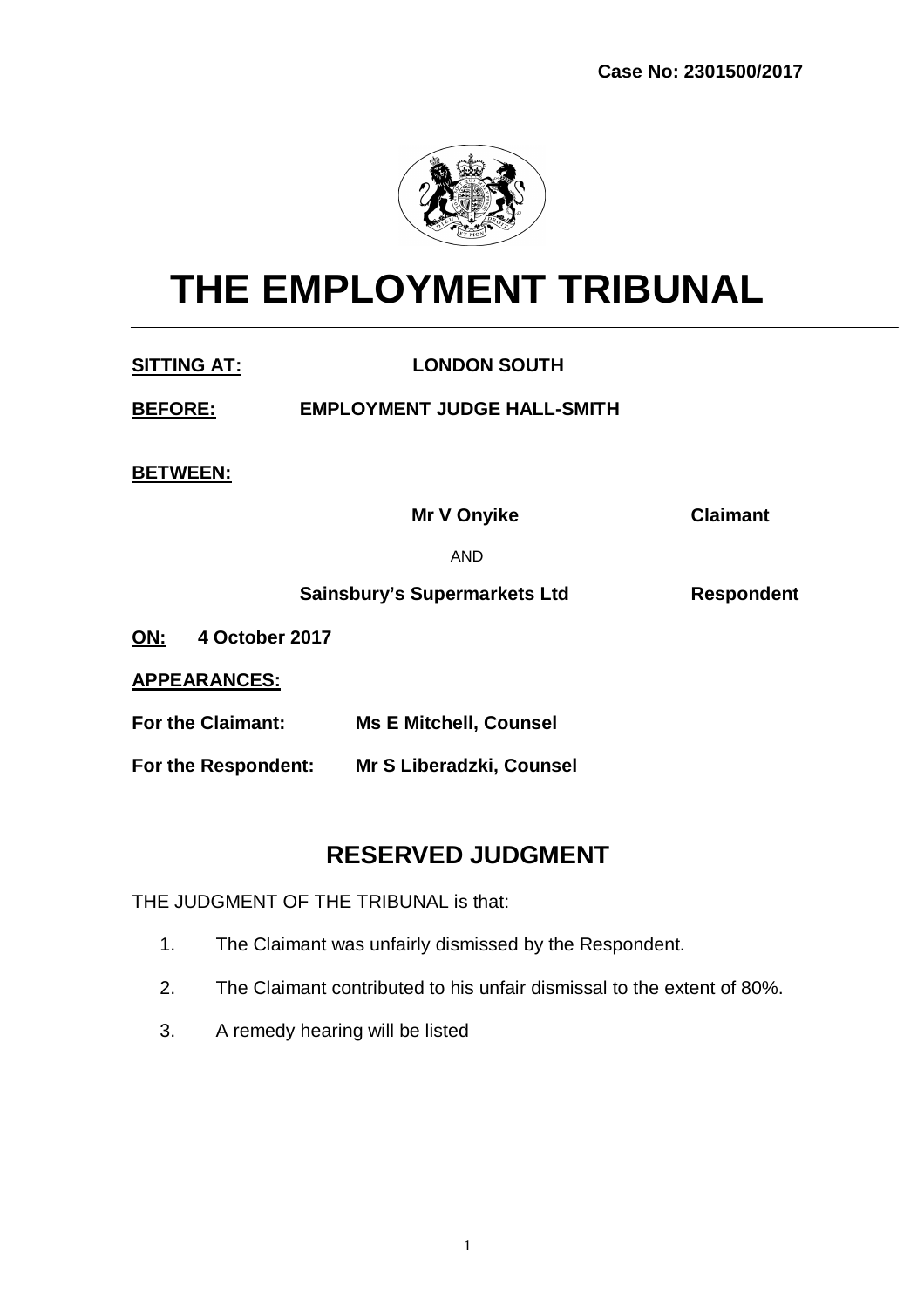# **REASONS**

- 1. By a claim form received by the Tribunal on 14 June 2017 the Claimant, Mr Victor Onyike, brought complaints of unfair dismissal and of wrongful dismissal against the Respondent, Sainsbury's Supermarkets Limited
- 2. At the hearing the Claimant was represented by Ms E Mitchell, Counsel who called the Claimant to give evidence before the Tribunal. The Respondent was represented by Mr S Liberadzki, Counsel, who called the following witnesses on behalf of the Respondent, namely Ms Hayley File, Deputy Manager, and Mr Peter Murphy, Store Manager. There was a bundle of documents before the Tribunal.

## **The Issues**

- 3. The Issue before the Tribunal was whether the Claimant's dismissal for the potentially fair reason of conduct had been fair within the meaning of Section 98(4) of the Employment Rights Act 1996. Ms Mitchell on behalf of the Claimant helpfully provided a list of issues which included the following:-
	- 3.1 Did the Respondent act reasonably in treating the Claimant's conduct as a sufficient grounds for dismissal?
	- 3.2 Was the Claimant's dismissal within the band of reasonable responses in all the circumstances?
	- 3.3 Did the Respondent follow a fair process in respect of the Claimant's dismissal?
	- 3.4 Did the Claimant's conduct in forgetting to remove earphones which were not playing music constitute a repudiatory breach of contract consisting of gross misconduct?
	- 3.5 There was a further issue relating to the length of the Claimant's continuity of employment with the Respondent, in circumstances where there was a break which had involved the Claimant in military service in Iraq, as a Territorial. The parties agreed in the absence of documentary evidence relating to such issue, that it could be considered at a Remedy Hearing, if relevant.

## **The Facts**

- 4. The Claimant was employed by the Respondent as a Commercial Assistant. According to the Claimant his employment commenced on 1 December 1999. The Respondent contends that the Claimant's employment commenced on 15 March 2004.
- 5. It was common ground that the Claimant had had a period of employment with the Respondent from about 1999 until his Territorial Army duties had required him to serve a tour of duty in Iraq in 2003. In the absence of any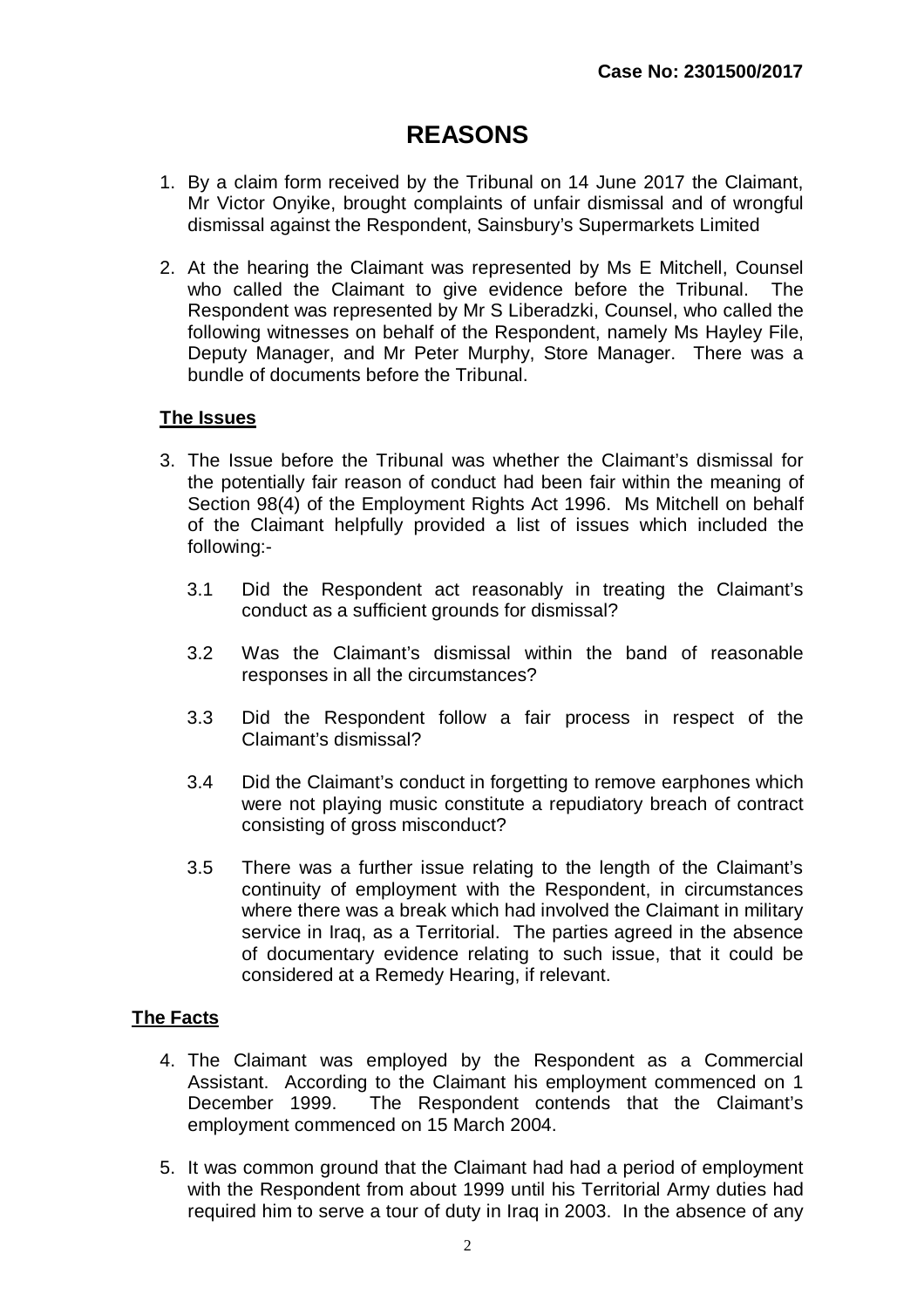available documentary evidence at the Tribunal Hearing, the parties agreed that the issue of continuity of service could be considered in the event that a Remedy Hearing was listed.

- 6. I found that until the matters giving rise to his dismissal the Claimant was a very dedicated and conscientious member of the Respondent's staff and that he had a clean disciplinary record. Notwithstanding the issue about the Claimant's continuity of service, by the time of his dismissal in March 2017, he was a longstanding member of the Respondent's staff.
- 7. The Respondent is a very well known UK retailer and operates from a significant number of supermarkets and convenience stores. The Respondent also operates an online grocery and general merchandise business.
- 8. At the time of his dismissal the Claimant worked at the Respondent's store in Garrett Lane in Wandsworth and his duties as a Commercial Assistant involved him in working in the loading bay and delivery yard dealing with deliveries.
- 9. Included in the Tribunal bundle was a sketch plan and some photographs of the delivery yard area of the store, which catered for deliveries from articulated lorries and the loading and unloading of online shopping vans. The area was also referred to as the "back door".
- 10.I accepted the evidence of Hayley File who was Deputy Manager of the Wandsworth store from September 2016 until March 2017 that the delivery yard is a very high risk area having regard to the movement of vehicles, including articulated lorries, in and out of the yard and the loading and unloading operations which took place.
- 11.The Respondent very properly placed a high degree of emphasis on safety issues, having regard to the potential risk of injury to its staff working in the vicinity of the back door area or in the delivery yard.
- 12.A notice headed 'Safe Working Practic'e was displayed on the back door noticeboard and visible to members of staff such as the Claimant who worked in the area. The notice included the following:

**Colleagues entering the service yard for any reason must wear high visibility clothing (personal protective equipment/PPE) at all times.**

**The colleague in charge of the reception area has authority over ALL vehicle and people movements in this service yard. Any colleague asked to return to the unloading bay by this , must do so immediately.**

**Colleagues who enter the service yard infrequently, must not enter the service yard when HGV vehicles are reversing onto the unloading bay.**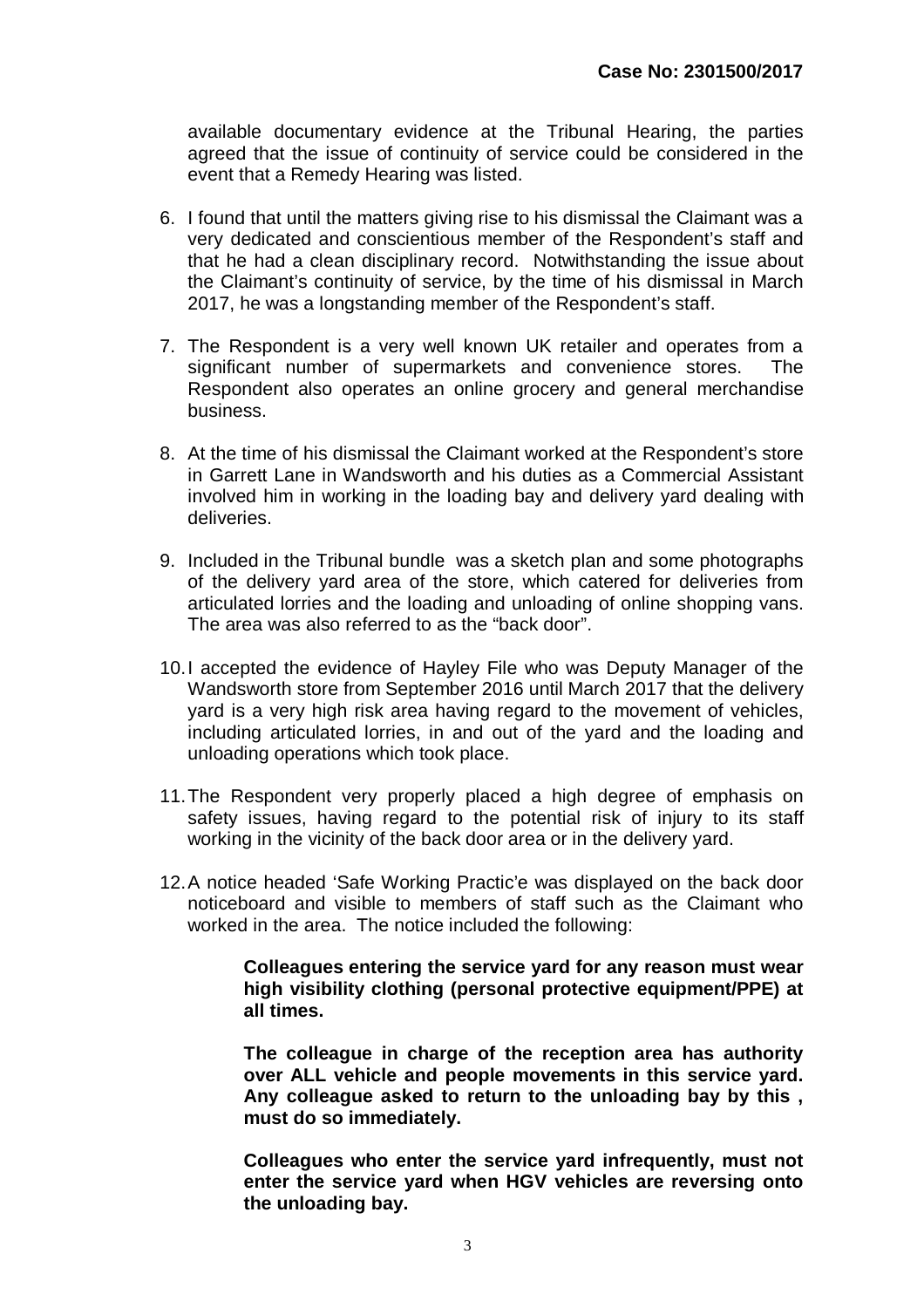**Any colleagues in the yard must be aware of vehicles entering the yard to ensure they don't place themselves in the path of a reversing vehicle.**

**Any reversing vehicle presents a significant hazard to colleagues and others who may be within it's vicinity as the driver has limited vision.**

**Care must be taken where delivery vehicles are operating a tail lift. Colleagues must be far enough away from the tail lift so that they cannot be hit by falling stock.**

**There is a real danger of being struck by, knocked over, or trapped between a vehicle and a fixed object, such as walls, pillars, equipment, reception bay doors, service yard gates or This could have fatal consequences so care must be taken particularly when vehicles are reversing.**

13.The Respondent's approach towards safety issues was reflected in it's handbook for staff, which the Claimant received and in it's disciplinary policy which included the following as an example of gross misconduct, namely:-

#### **A serious failure to follow company health and safety procedures.**

14.On 1 March 2017, Mr Mike Miller, Store Manager, saw the Claimant working on the back door wearing headphones. In a statement, page 62 Mike Miller recorded the following:-

> **On Wednesday 1 March whilst walking by high value cages and reviewing sealed control of these areas I noticed Victor was on the back door wearing headphones, I then walked over to Victor and challenged why he was wearing headphones and stated that this was unacceptable and that he is not authorised to do so.**

- 15.Mike Miller did not give evidence before the Tribunal and it was the Claimant's case that Mike Miller had merely signalled to him to remove his headphones. However, whatever the means of communication to the Claimant, I found that the Claimant understood that he was not to wear headphones whilst working in that area.
- 16.On 6 March 2017 the Claimant was observed by Khalid Laazizi, Deputy Store Manager wearing headphones whilst working in the goods receiving area. At the time Khalid Laazizi was with an environmental health officer who asked him whether it was standard practice to wear headphones and Khalid Laazizi replied no. The Claimant was asked about headphones and he said they were off and Khalid Laazizi said he should not have them on. A statement was taken from Khalid Laazizi at page 63 of the bundle.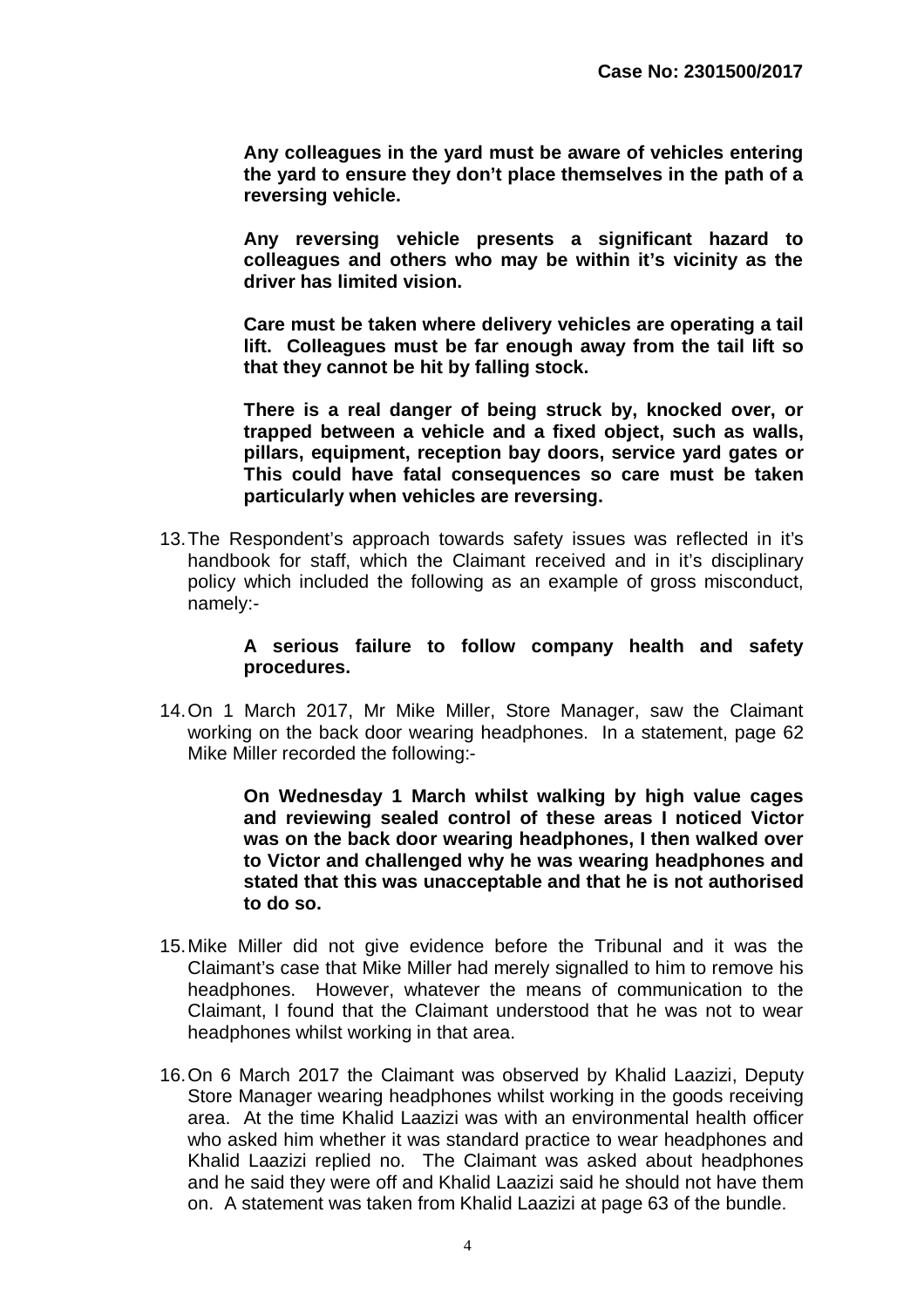17.On 7 March 2017, Churchill Archibald, Department Manager, wrote to the Claimant, page 66 informing him of the following:-

> **I am writing to ask you to attend a meeting on Tuesday 7 March 2017 at 11.30am. The meeting will take place in the training room …. The meeting is to investigate your alleged conduct, namely:-**

**A failure to follow company health and safety procedures. On 6 March 2017 you were observed wearing headphones whilst working on the back door.**

#### **Please be aware this is not a formal disciplinary meeting.**

18.The Claimant was also informed that he could be accompanied at the meeting by either a work colleague or a trade union representative. The meeting took place on 7 March 2017. The Claimant confirmed that he had been wearing headphones but stated that he had no music on and that he had not been aware that he was still wearing them. The notes of the investigatory meeting are at pages 67-73. I found that the meeting was conducted wholly appropriately by the online manager. The Claimant was asked if he had been happy to continue without a representative and he replied yes. Michael Archibald decided that the matter should proceed to a disciplinary hearing. On 8 March 2017, Hayley File, Deputy Manager wrote to the Claimant page 74, informing him of the following:-

**I am writing to confirm that you have been suspended on full pay until further notice. This follows your alleged gross misconduct; namely:**

- **A failure to follow company health and safety procedures. On 6 March 2017 you were observed wearing headphones whilst working on the back door.**
- 19.The Respondent had approached the Claimant's conduct in wearing headphones as a matter of gross misconduct following Hayley File reviewing CCTV footage which had revealed the Claimant going out into the delivery yard wearing headphones. Hayley File considered that the matter was more serious because the CCTV footage had revealed that the Claimant had not remained on the back door but had gone into the delivery yard where he was at risk of the movement of vehicles such as articulated lorries.
- 20.On any view, notwithstanding the existence of health and safety requirements, in my judgment, it was a matter of commonsense for employees such as the Claimant working in the delivery yard to be fully alert and to ensure that their senses, such as sight and hearing, were not impeded or interfered with. Again in my judgment, it was reasonable for any employer to take the view that an employee's hearing would be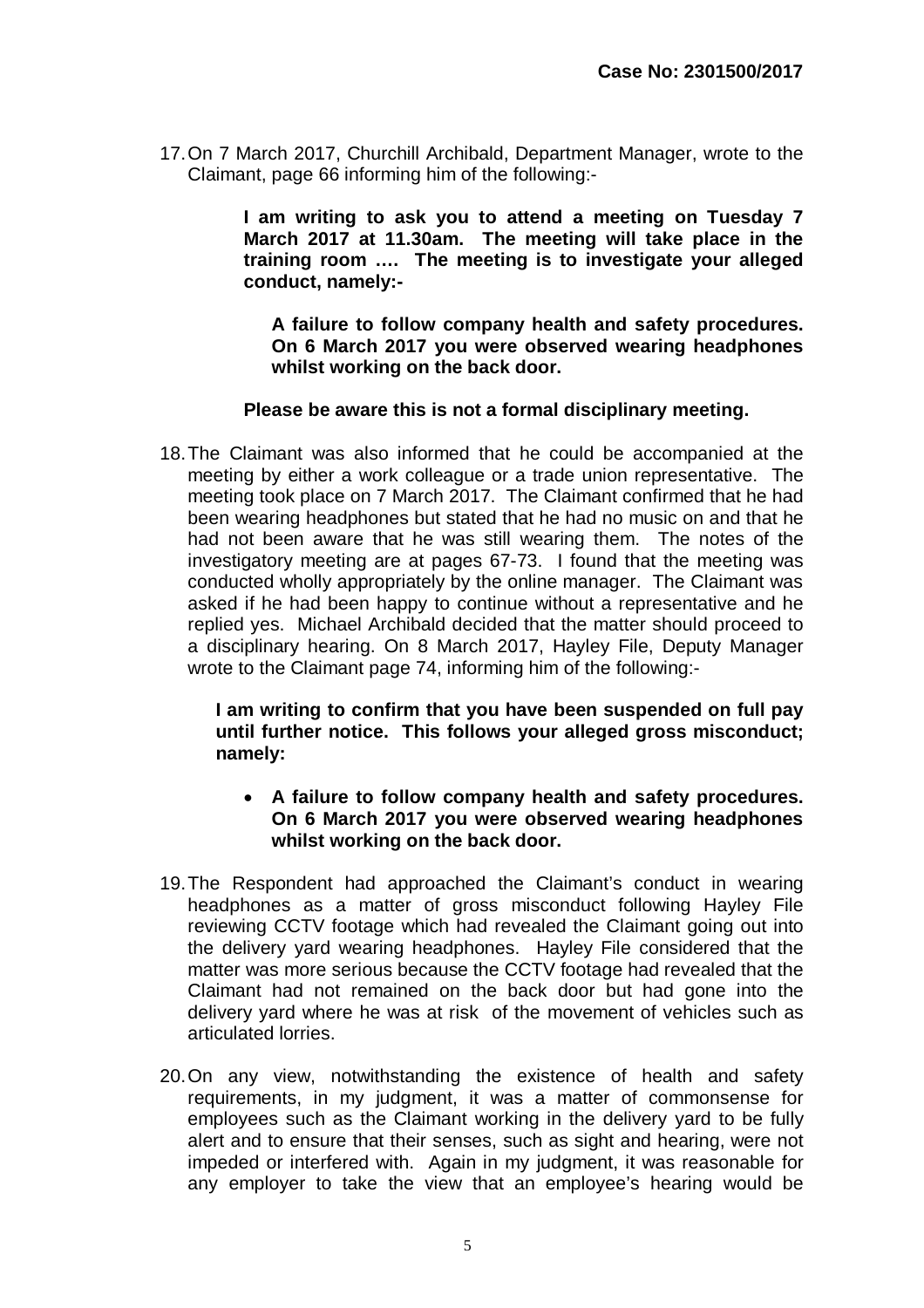affected if that employee was wearing headphones, even if they were not relaying music.

- 21.The issue was in my judgment entirely straightforward, in circumstances where the Claimant had been seen by managers and on the CCTV footage wearing headphones when he had been instructed not to at the back door area. The Claimant himself accepted that he should not have been wearing the headphones but that it was his case they were not playing music at the material time and that he had forgotten to take them off.
- 22.The Claimant was written to by the investigating manager, Michael Churchill Archibald on 11 March 2017 page 79 inviting him to a further investigatory meeting in relation to the issue which had been elevated into an allegation of gross misconduct following the CCTV footage, page 79. The letter also informed the Claimant that he was entitled to be accompanied by a work colleague or a trade union representative. I considered that receiving a letter on Saturday to attend a meeting scheduled on the following Monday provided the Claimant with no realistic opportunity of obtaining a representative available for the meeting.
- 23.The meeting did take place on 13 March 2017 and the Claimant pointed out that there was not enough time to obtain a union representative but when asked if he was happy to continue the Claimant answered yes. During the course of the meeting the Claimant accepted that the store manager had told him that he was not allowed to wear headphones and that he took it off and apologised to him. The Claimant also asked why during the course of the earlier meeting he had not said that he had gone outside. The Claimant also maintained that he would have been able to hear anything coming and apologised and said he would never do it again. The notes of the meeting are at pages 80-84 of the bundle.
- 24.On the same day, 13 March 2017, Hayley File wrote to the Claimant requiring his attendance at the disciplinary meeting on Thursday, 16 March 2017 in relation to an allegation of gross misconduct involving the following:-

#### **A serious failure to follow company health and safety procedures. On 6 March 2017 you were observed wearing headphones whilst working on the loading bay and delivery yard.**

- 25.The letter also informed the Claimant that he was entitled to be accompanied by a work colleague or a trade union representative and that it was a very serious allegation which, if upheld, could result in his summary dismissal for gross misconduct.
- 26.The hearing took place as scheduled on 16 March 2017. The Claimant requested to see the CCTV footage and after viewing it the following was put to him by Hayley File:-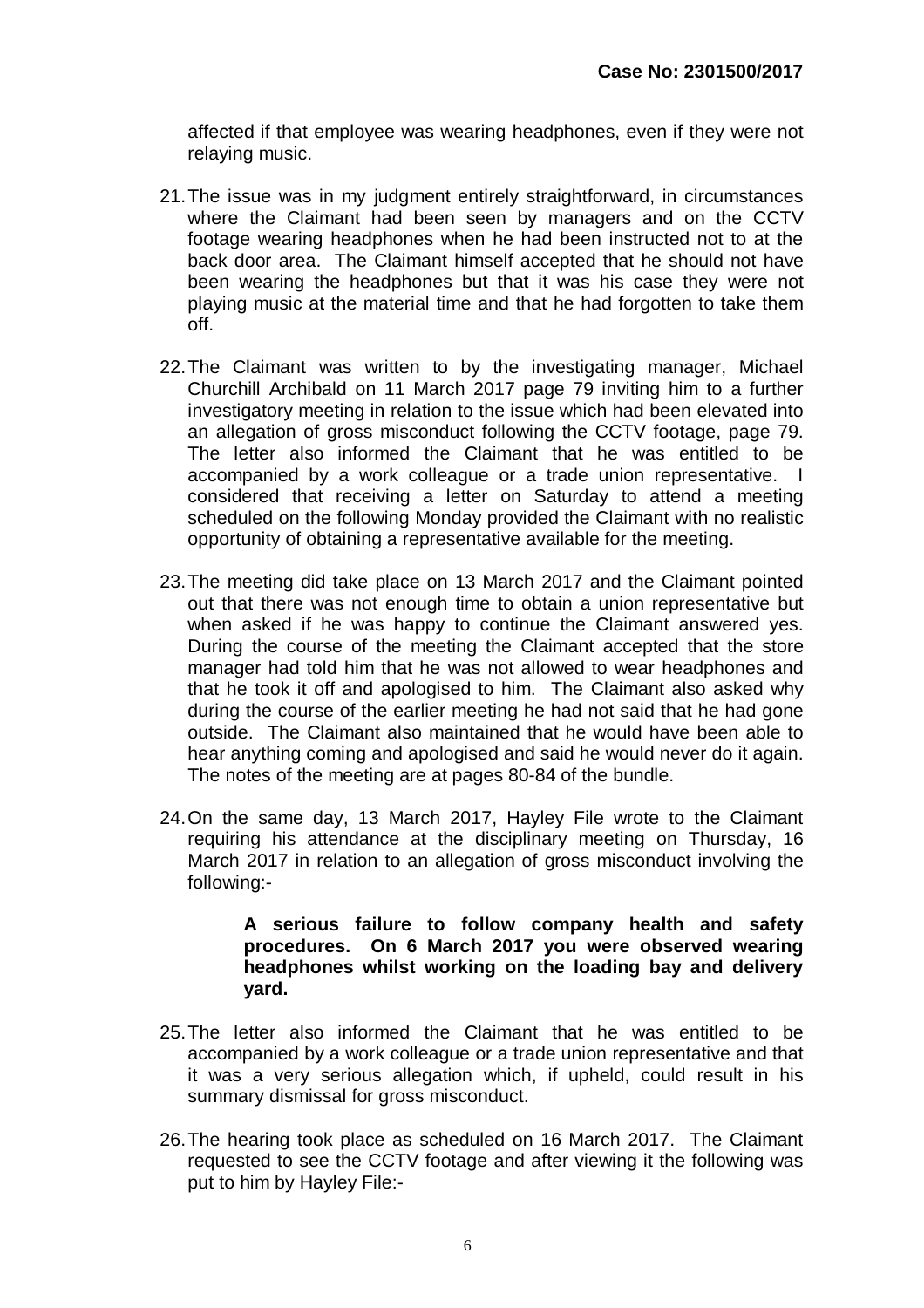#### **We have just watched you on several times with headphones going in and out of the yard, yes?**

- 27.The Claimant replied by saying that he thought it was another day and not 6 March 2017 and stated it was a mistake and that he didn't mean to wear his headphones.
- 28.The Claimant also maintained when asked if he didn't think it was dangerous to work on the back door "when you can't hear", the Claimant replied:-

#### **To be honest no. From my training as long as you are in high viz they can see you so no. I don't get where you're coming from.**

29.The Claimant also stated the following:-

**The question I have is that I didn't mean to wear headphones on the back door. I just forgot. The store manager had just told me I shouldn't wear them and why but I don't see why this is. It's more for me to see than hear. I made a mistake and I don't think this is a big thing. If that is what it is I have nothing else to say. If I was taking my time I might not have had them on me. I have said sorry and I don't get the issue.**

30.At the conclusion of the hearing the Claimant was informed that he was summarily dismissed. In her decision making summary, page 99, Hayley File included the following:-

#### **Victor did not see this issue wearing headphones/blocking his hearing until his last statement – throughout the meeting he insisted that he could not see the risk to himself.**

- 31.Although the Claimant had maintained that he had not been listening to music, at the Tribunal Hearing Hayley File stated that she considered on the balance of probabilities that he was listening to music on the basis of why otherwise would he have been wearing headphones. In my judgment having regard to the fact that the Claimant was wearing headphones at the material time I consider that Hayley File's conclusion was an entirely reasonable one.
- 32.The Claimant appealed against his dismissal. The Claimant's appeal was heard by Mr Peter Murphy, Store Manager at the Respondent's Putney store. Peter Murphy had previously worked with the Claimant at Wandsworth from 2008 to 2015.
- 33.It was the Claimant's case at the Tribunal Hearing that Mr Peter Murphy should not have heard his appeal in circumstances where the Claimant raised a grievance against him in February 2012, pages 42-43. Whether the allegations involving Peter Murphy in the grievance had any substance or not, the Claimant had raised serious allegations about Peter Murphy's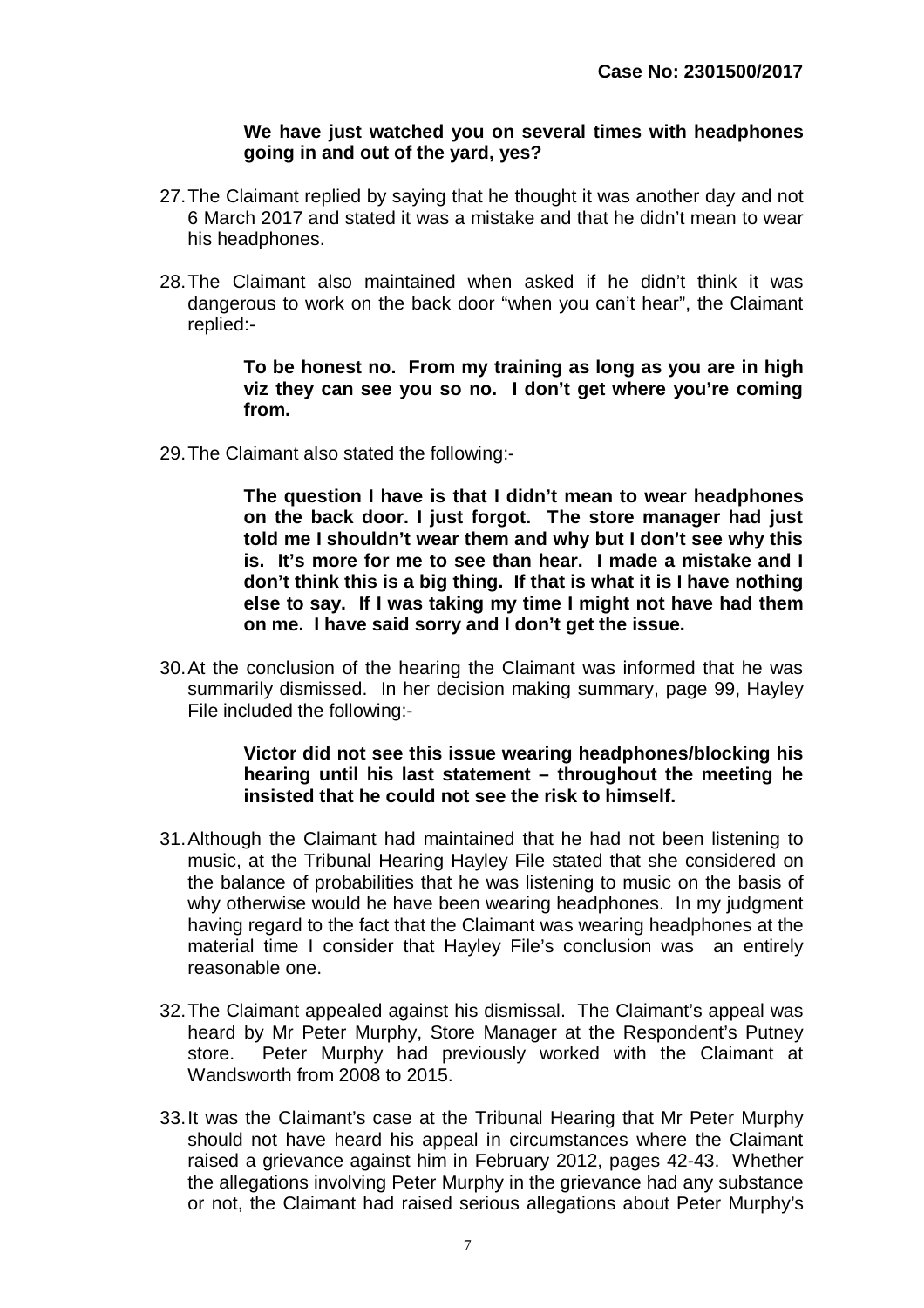conduct towards him which in broad terms involved allegations that he had been picked on by Peter Murphy, generally treated less favourably by him.

- 34.In his evidence to the Tribunal Peter Murphy stated that he had not remembered that the Claimant had raised a grievance. The Claimant did not object to Peter Murphy hearing his appeal at the time and explained that essentially he did not want to *"rock the boat"* with the Respondent. Having regard to the nature of the grievance which focused on Peter Murphy's conduct, I considered Peter Murphy's evidence that he had not remembered that the Claimant had raised a grievance to be stretching credibility.
- 35.Peter Murphy upheld Hayley File's decision to dismiss the Claimant.
- 36.I heard submissions from Mr Liberadzki on behalf of the Respondent and from Ms Mitchell on behalf of the Claimant.
- 37.Mr Liberadzki submitted that the Claimant had committed a repeat offence involving deliberate disregard for the instructions he had been given and had not helped himself by challenging or querying the reason why the Respondent considered the wearing of headphones to be a safety issue.
- 38.In the event that the Tribunal was to find that the Claimant had been unfairly dismissed, Mr Liberadzki submitted that the level of contribution on the part of the Claimant should be as high as 80%.
- 39.On behalf of the Claimant, Ms Mitchell submitted that the Respondent's disciplinary policy had four levels of sanction and that the Respondent had invoked the most serious sanction of dismissal in circumstances where the previous incidents of the Claimant wearing headphones had not been treated by the Respondent as a disciplinary issue.
- 40.It had been contrary to natural justice for Peter Murphy to have conducted the appeal under circumstances where the Respondent accepted that there were plenty of individuals available who could have conducted the Claimant's appeal hearing.
- 41.There had been no express health and safety rule about the wearing of headphones, it had not been highlighted in training, and the Claimant had not been warned of the disciplinary consequences of wearing headphones.
- 42.The Respondent had focused on an assumption that the Claimant would do it again and had failed to take any adequate account of his seventeen years' employment with the Respondent. The Claimant had acknowledged that he had made a mistake and Ms Mitchell referred me to the disciplinary process documentation in the bundle where the Claimant had acknowledged that he had made a mistake.
- 43.Ms Mitchell submitted that the sanction of dismissal was outside the range of reasonable responses and that the Respondent's contention that the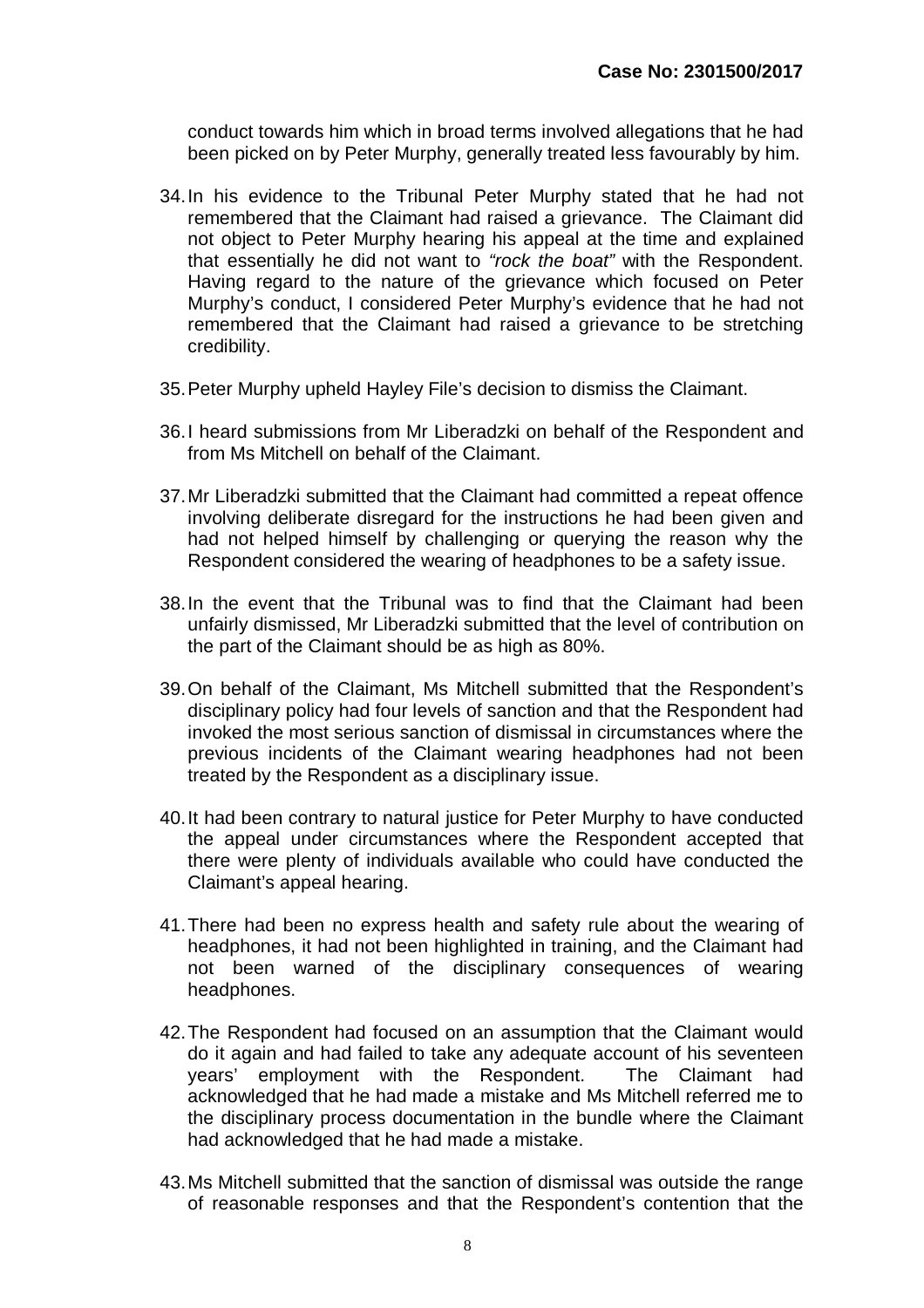Claimant's conduct was blameworthy to the extent of 80% was disproportionately high. There had been no significant blameworthy conduct on the part of the Claimant.

### **The Law**

- 44.The Claimant had been dismissed for the potentially fair reason of conduct. In a conduct dismissal the Tribunal has to remind itself that it is not it's role to substitute it's view for that of the Respondent employer at the material time.
- 45.The guidelines of the EAT in *British Home Stores Ltd v Burchell 1980 ICR 303* are relevant namely the employer must show that it held a reasonable belief on reasonable grounds that the employee concerned was guilty of the conduct alleged, that it had undertaken a reasonable investigation into the allegation and that the sanction of dismissal was a reasonable one in all the circumstances.
- 46.It is for the Tribunal to review the process undertaken by the employer and to consider whether throughout the entire process the steps undertaken by the employer fell within the range of reasonable responses available to a reasonable employer. Further, the sanction of dismissal should amount to one which a reasonable employer could have invoked. It does not follow that a harsh decision is necessarily an unreasonable one.
- 47.The statutory framework is set out in Section 98(4) of the Employment Rights Act 1996 which provides:-

*"(4) ….., the determination of the question whether dismissal is fair or unfair (having regard to the reasons shown by the employer) –*

- *(a) depends on whether in the circumstances (including the size and administrative resources of the employer's undertaking) the employer acted reasonably or unreasonably in treating it as a sufficient reason for dismissing the employee, and*
- *(b) shall be determined in accordance with equity and the substantial merits of the case".*
- 48.The Claimant also contended that he had been wrongfully dismissed in breach of the notice conditions of his contract of employment. In order to justify a summary dismissa it is forl the employer has to show on the balance of probabilities that the employee concerned was guilty of gross misconduct, in other words conduct which so undermined the employment relationship between the parties that the employer was entitled to treat the contract as discharged, by the employee's conduct.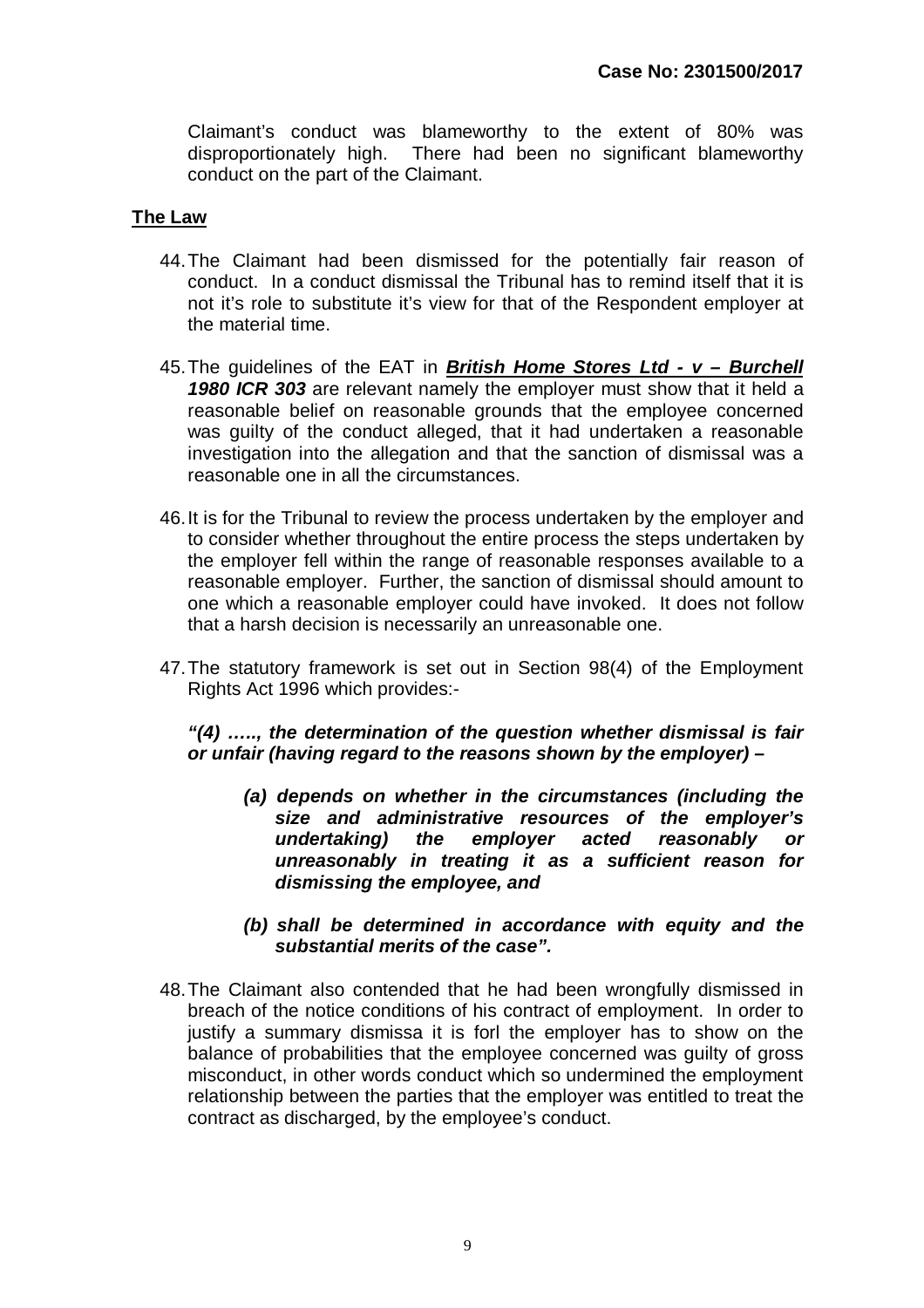#### **Conclusions**

- 49.I reached my conclusions having regard to the evidence, to the submissions of Counsel on behalf of the parties they represented, and to the relevant law.
- 50.I considered that this was a very finely balanced case. The Claimant had been wearing headphones in the back door and loading bay areas. I was not impressed by the Claimant's contention that the risks were not significant in circumstances where there were no deliveries being made at that time and the gate to the yard was locked. The Claimant maintained that on the day in question he was the only one in possession of the key which could have unlocked the gate. However in circumstances where it was the Claimant's case that it was a mistake he was wearing headphones and that he had not realised he was wearing them, there remained the prospect on his own case that he might easily have continued to wear them at a busy time.
- 51.I further considered that the Respondent was entirely reasonable in its conclusion that the wearing of headphones would inevitably have impaired the wearer's hearing. I further considered that Hayley File acted as a reasonable employer in her conclusion that the Claimant could not understand the risk. In her reasons for her decision to dismiss, page 100, Hayley File included the following:

#### **Although Victor said he was sorry for his actions at the end of the meeting and acknowledged the risk he maintained he could not see the risk for 90% of the meeting.**

- 52.In my judgment, the Respondent was wholly justified in treating the incident on 6 March 2017 as very serious, particularly having regard to the fact that the Claimant had only recently been told on two occasions not to wear headphones. However, I considered that a reasonable employer would not have imposed the sanction of summary dismissal in the circumstances of this case. In other words, the Respondent's decision to dismiss, in my judgment, did not fall within the range or scope of reasonable responses available to a reasonable employer.
- 53.On the previous occasions, the matter had not been raised into a disciplinary matter and the Claimant had merely been told that he should not be wearing headphones in the areas where he was working. Further in circumstances where the sanction of dismissal is the most serious sanction available to an employer, I consider that the Respondent's policy should have made it clear that the wearing of headphones amounted to a disciplinary issue which could result in dismissal. Had it been the case that the Claimant had been alerted to the potential consequences of wearing headphones and had repeated such conduct, dismissal might well have amounted to a reasonable sanction.
- 54.Again, the Claimant was a very longstanding employee of the Respondent and on the evidence I did not conclude that his long service had been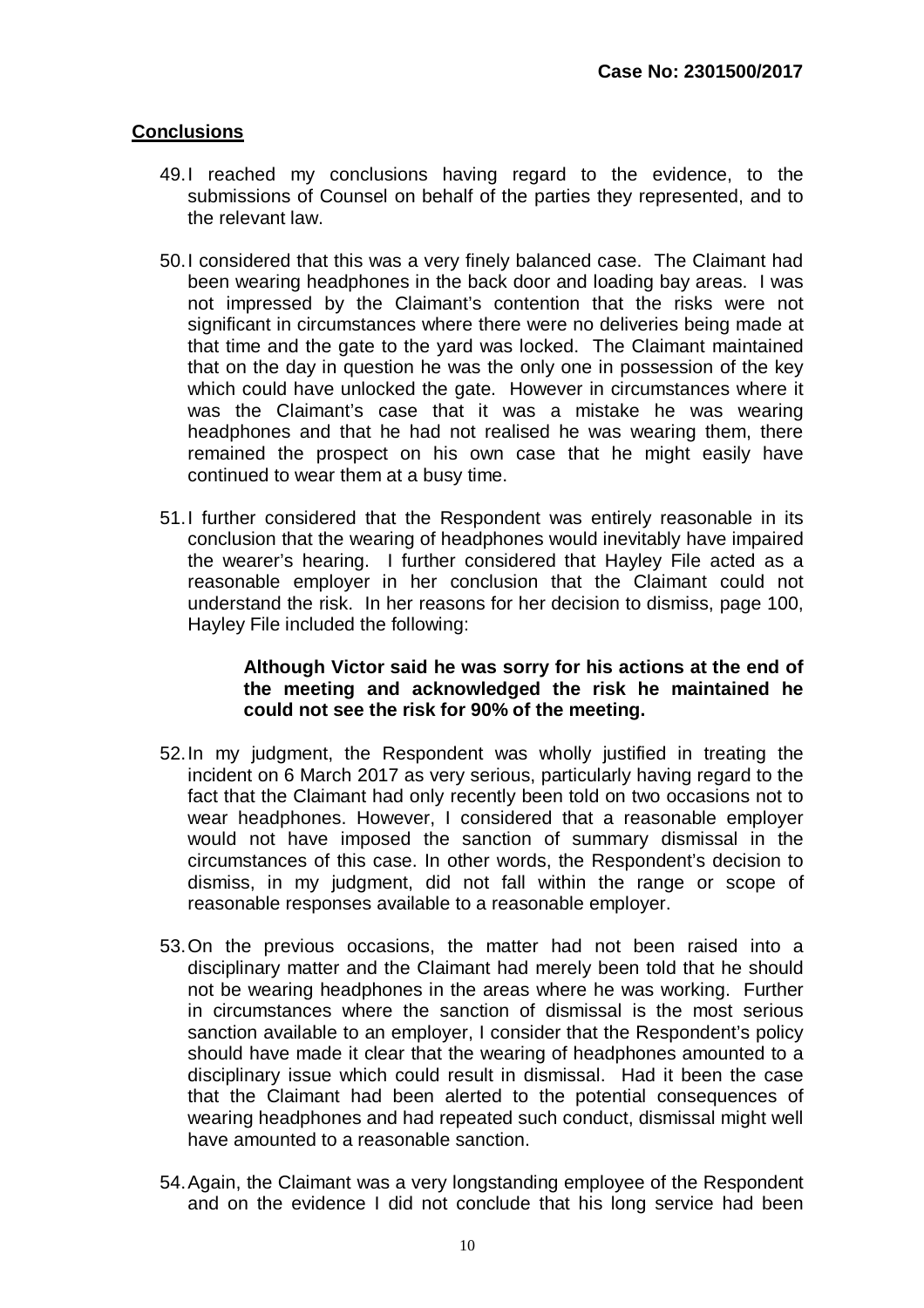weighed sufficiently in the balance by the Respondent. Of course, it may follow that long service might not assist an employee under the threat of dismissal in circumstances where it might be said that he or she should have known better, but in the circumstances of this case there was no express prohibition relating to the wearing of headphones. The Claimant had not been previously disciplined for such nor had it been pointed out to him that it was a health and safety issue.

- 55.In my judgment having regard to the terms of the Respondent's own disciplinary policy I did not consider that in all the circumstances the Claimant's conduct, albeit involving an element of risk, involved a serious failure to follow company health and safety procedures in breach of the policy, in the absence of more specific express instructions. The Claimant understood the importance of wearing a high viz jacket but the wearing of headphones had not been identified by the Respondent as a health and safety issue.
- 56.I have concluded that although the Claimant's conduct in my judgment justified a high level of sanction, such as a final written warning, in all the circumstances the sanction of dismissal did not amount to one which a reasonable employer would have awarded. Accordingly, it is the judgment of the Tribunal that the Claimant was unfairly dismissed by the Respondent having regard to section 98(4) of the Employment Rights Act 1996.
- 57.I consider that there was a very high level of contribution, having regard to Section 123(6) of the 1996 Act, on the part of the Claimant. The Claimant had been warned on two occasions not to wear headphones at the back door and in the outside area but had continued to do so. I considered that the Respondent was wholly reasonable in not being impressed by the Claimant's explanation that it was a mistake and that he had forgotten, because the risk would amount to the same whether it was done deliberately or not.
- 58.Again, I considered that the Claimant presented a somewhat cavalier attitude towards the element of risk both throughout the disciplinary process and indeed at the Tribunal Hearing. I am unable to accept the submission of Ms Mitchell that the Claimant's own conduct was not significant and I conclude that there was a significantly high level of contribution to his dismissal having regard to his conduct, which I consider was to some extent aggravated by his endeavours to minimise the potential risk. In the circumstances, I consider that the level of contribution should be reflected at 80%.
- 59.Turning to wrongful dismissal, I do not conclude that the conduct alleged was so serious as to cross the threshold into misconduct amounting to gross misconduct. It was common ground that the Claimant had continued to wear headphones despite being told not to, but there was no express prohibition in any health and safety documentation, policies or rules of the Respondent to prevent their wearing in the locations where the Claimant had been working.